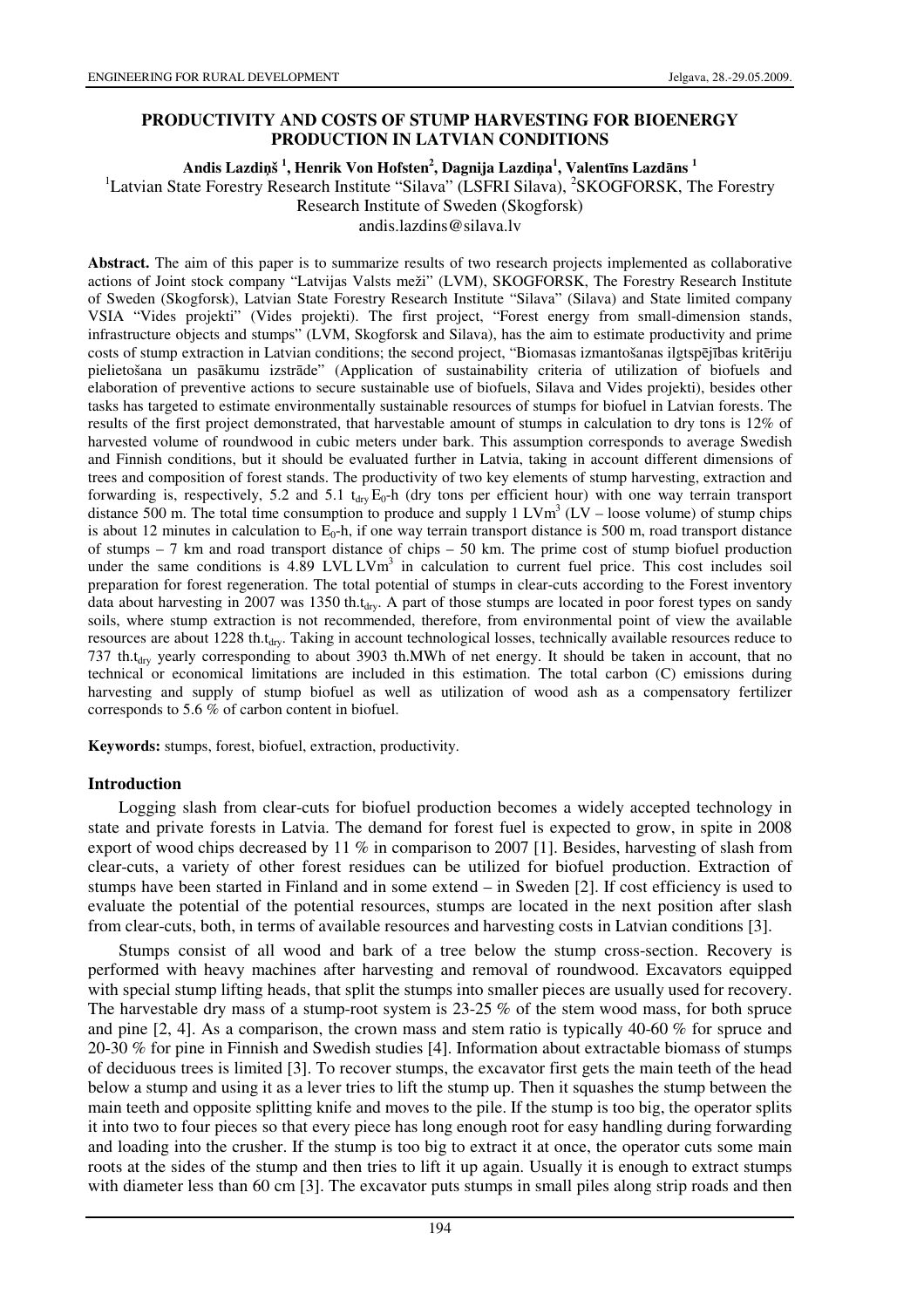the roundwood forwarder with extended loading space transports the stumps to the road-side, where they stay for several months to get clean and dry. The next step depends on organization of production – it can be transport of stumps to a larger terminal or an end-use place, or comminuting at the roadside using mobile crushers [3].

Stumps are utilized as solid biofuel in Finland and are becoming economically interesting for energy generation in Latvia, too. The energy content of stumps varies in different references. According to [4] about 140-160 MWh ha<sup>-1</sup> can be harvested; in other publications 170 MWh ha<sup>-1</sup> are mentioned  $[5]$ ; Tekes  $[6]$  reported 200 MWh ha<sup>-1</sup>. Stump recovery can also reduce the cost of site preparation for replanting [2]. It may also inhibit damage caused by pine weevils and the spreading of root rot disease [4].

## **Materials and methods**

The field study of harvesting productivity consisted of detailed time studies of extraction and terrain transport, where separate working elements were evaluated, and less intense time studies of stump road transport, comminuting and wood chip transport, where working elements were not divided, but time consumption was estimated for the process as such, for instance – the total time consumption to fill a container with stumps.

Machines used in the study were a Hyundai LB21Lc crawler excavator with specialized CBI head for lifting operation, a John Deere 1110D prolonged forwarder with slash grapple, a specialized lorry for stump transport with 2 containers (35  $\text{m}^3$  each) and a slash grapple on 7 m long crane and a mobile CBI Magnum Force 6800 P 12 crusher. Additionally, a front loader was used to support stump transport and feeding of the crusher. The CBI stump lifting head had a shear blade to split stumps. The forwarder was equipped with scales to measure the actual loaded and unloaded weight. Both operators of the excavator were experienced with their machines but inexperienced with stump extraction. They had a training period of 2...3 days before the time studies. The operator of the forwarder was experienced with the machine, but inexperienced with stump forwarding. He had a training period of 2 loads before the time studies. The operators of the lorry and the front loader had some experience with stumps and all their working time was included into the time studies.

The site included into the study was a 4.2 ha clear felling, which was harvested in November, 2006 (Table 1). Characteristics of the study plots are shown in Table 2.

Table 1

| <b>Parameter</b>                           | <b>Characteristics</b>                                            |  |  |  |  |  |
|--------------------------------------------|-------------------------------------------------------------------|--|--|--|--|--|
| Forest site                                | Zemgale forestry, Garozas forest district, block No.              |  |  |  |  |  |
|                                            | 177, parcel No. 1 (2.7 ha) and No. 5 (1.4 ha)                     |  |  |  |  |  |
| No. of stems per ha (in average)           | 500                                                               |  |  |  |  |  |
| Tree species                               | parcel No. 5: $5B1P1S1$ (82 years old) 3P (120 years old)         |  |  |  |  |  |
|                                            | $+ S$ (65 years old) in second floor                              |  |  |  |  |  |
|                                            | parcel No. 1: $7S2P1B(102 \text{ years old}) + A$ , O (102 years) |  |  |  |  |  |
|                                            | $old$ + S in second floor                                         |  |  |  |  |  |
| Harvested stock                            | parcel No. $5 - 279$ m <sup>3</sup> ha <sup>-1</sup>              |  |  |  |  |  |
|                                            | parcel No. $1 - 348$ m <sup>3</sup> ha <sup>-1</sup>              |  |  |  |  |  |
| Average diameter of trees at breast height | parcel No. $5 - 28$ cm                                            |  |  |  |  |  |
|                                            | parcel No. $1 - 35$ cm                                            |  |  |  |  |  |

## **Stand characteristics before clear cutting**

 ${}^{1}B$  – birch, P – pine, S – spruce, A – aspen, O – oak.

All stumps were measured (average height and diameter) and marked with numbers to accumulate productivity data of harvesting for individual stumps according to harvesting conditions and tree specie. The amount of the material lifted and forwarded was estimated theoretically before calculations of productivity. Equations published in [7] were used to calculate the amount of dry weight of stumps of pine and spruce.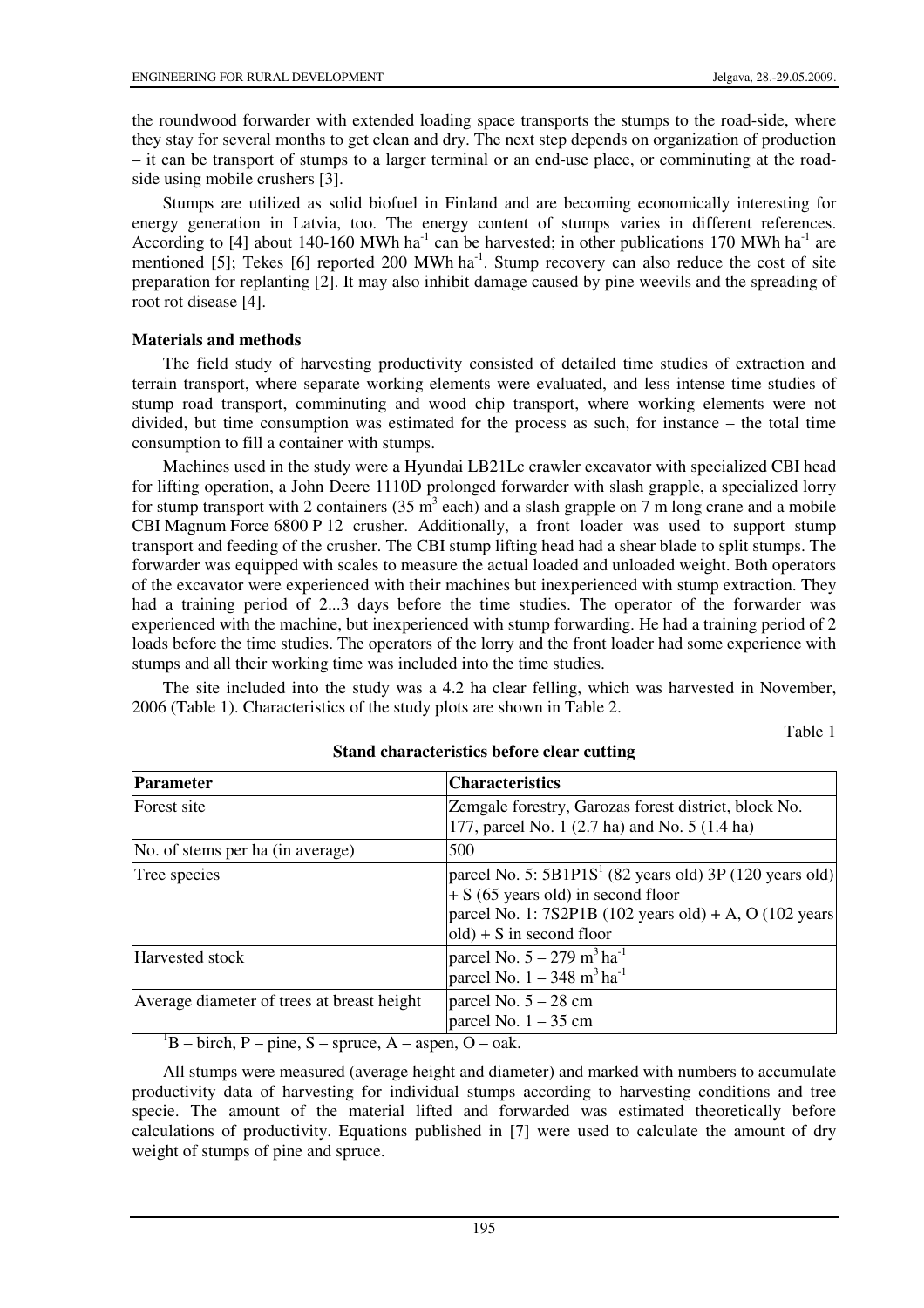Table 2

|                                          | Plot 1       | Plot 2          | Plot 3                 |
|------------------------------------------|--------------|-----------------|------------------------|
| Soil type                                | Sand (ridge) | Sand (low land) | Peat $(40 \text{ cm})$ |
| Plot area, $m^2$                         | 2,000        | 1,950           | 1,250                  |
| Species, $\%$ (P:S:B,A,O)                | 28:59:13     | 12:53:35        | 31:52:17               |
| Average diameter of stumps (cm)          | 36           | 34              | 35                     |
| Gross weight of stumps, $t_{\text{dry}}$ | 8.6          | 8.4             | 3.9                    |

## **Characteristics of study plots before the stump lifting**

For birch stumps and other deciduous formulas from [8] were used (Table 3). In contrast to the original report [3], biomass functions of the whole underground biomass were applied. The diameter at breast height was calculated using equations of relations of stump diameter and diameter at breast height published in [9]: for spruce  $0.7+0.74*B0$ ; for pine  $-1.89+0.87*D0$ ; for deciduous – 6.7+0.916\*D0+50.5/D0, where D0 is the diameter at stump level. The volume of stumps is calculated using assumption that density of stump biomass of spruce is 410 kg m<sup>-3</sup>, pine – 450 kg m<sup>-3</sup> and birch – 510 kg m<sup>-3</sup> [5].

Table 3

| <b>Species</b>               | Formula for calculation biomass of stump and roots <sup>1</sup>                                                  | Source |
|------------------------------|------------------------------------------------------------------------------------------------------------------|--------|
| Pine                         | $EXP(a+b( D/D+14)),$ where<br>constant a = $-2.4447$ and b = 10.5381                                             |        |
| Spruce                       | $EXP(a+b( D/D+12)),$ where<br>constant a = $-3.3913$ and b = 11.1106                                             |        |
| Birch and other<br>deciduous | $EXP(a+b*(2+1,25*D)/(2+1,25*D)+26)+(c+d)/2)$ , where<br>constant a = -3.677, b = 11.537, c = 0.021 and d = 0.046 |        |

**Formulas used to estimate the amount of dry weight per stump** 

 ${}^{1}D$  – diameter at breast height in cm; H – tree height in m.

The total weight achieved in that way included soil and moisture. To adjust for calculations the gross weight was corrected, first with a factor 0.5 [3] to adjust for moisture then with a factor 0.7 [10] to adjust for impurities. Allegro field computers with SDI software were used for time studies.

The structure of the prime cost model (spreadsheet) has been elaborated earlier in other research work in Latvia [11]. When calculating transport costs, the Transam model [12] could preferably be used, since Transam is better suited for transportation analyses. However, in this study simplified vehicle calculation is used. Table 4 shows the cost assumptions, that were used in calculations of investments. Salaries are overall assumed at the level 4.5 LVL  $E_{15}$ -h (working hour). Two shifts of 8 + 2 hours are assumed for all type of machines.

Table 4

| <b>Operation and machine</b>              | <b>Assumed machine investment</b><br>cost, LVL, excluding VAT |
|-------------------------------------------|---------------------------------------------------------------|
| Excavator for stump lifting with the head | 105000                                                        |
| Stump forwarder                           | 143000                                                        |
| Stump crusher + truck for moving          | 420000                                                        |
| Front loader                              | 40000                                                         |
| Chip truck with 2 containers              | 70000                                                         |

**Assumptions of machine investment costs** 

The same model of the prime costs was used to calculate carbon emissions during the stump harvesting by adding several rows calculating carbon emissions on the base of fuel consumption. Experimental data from the field studies were used as input values for carbon content and bulk density of stump biofuel [3]. This means, that in other conditions the results might be different, especially according to the bulk density, because it depends from comminuting equipment [13].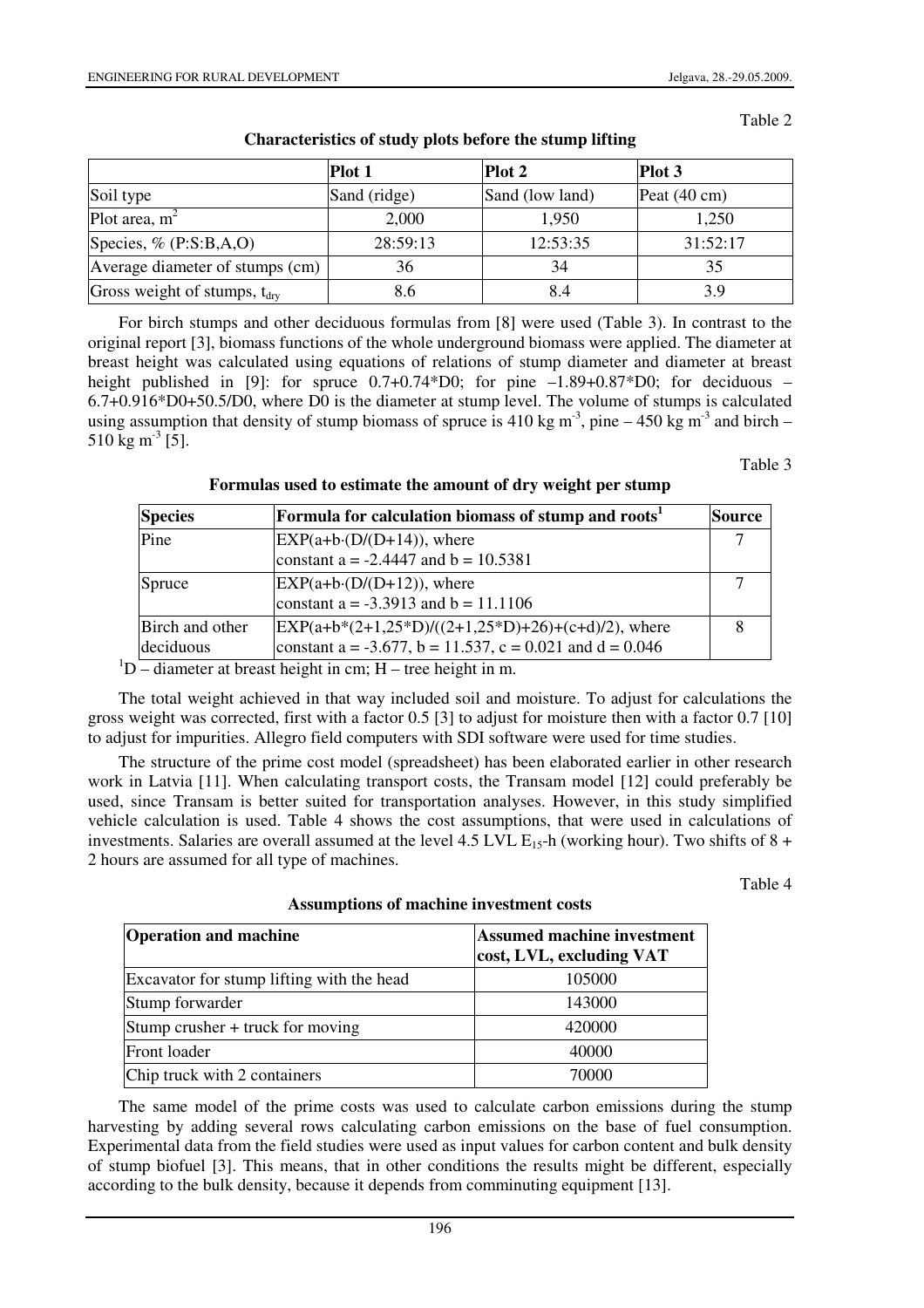The total and technically available potential of stumps in Latvia was estimated on the base of the assumption, that technically available stump biomass in dry tons  $(t_{\text{div}})$  is about 12 % of under-bark volume of harvested roundwood and technological losses are about 40 % of stump and root biomass [3]. The state forest inventory data about harvesting in 2007 were used to estimate the area of clearcuts and harvested stock. No distinguishing was done according to the specie or type of the stand, because the available scientific data are insufficient for more detailed assumptions [3]. The results of the field study, that is described in this article, were used to estimate development potential of stump extraction in Latvia as additional working places, machine hours and incomes. The fuel cost, machine costs and the cost of wood chips are actualized in comparison to the original material presented in [14].

#### **Results and discussion**

The average biomass of stumps in the sample plots No. 1, 2 and 3 was 80.9, 83.9 and 85.4 kg<sub>dry</sub>, if compensation for the height of stumps is not taken in account. This means, that all plots in spite of different growing conditions represent similar dimensions of stumps. All stumps of deciduous trees due to limited number in productivity calculations are merged into one group.

Table 5

| <b>Specie</b> | Data                                                                                                                                                                   | Plot No. 1 | Plot No. 2 | Plot No. 3 |
|---------------|------------------------------------------------------------------------------------------------------------------------------------------------------------------------|------------|------------|------------|
|               | Total observation time, cmin                                                                                                                                           | 3050       | 2957       | 1562       |
| Deciduous     | Stump and root biomass, $t_{\text{dry}}$                                                                                                                               | 1.47       | 1.47       | 0.53       |
|               | Productivity, $t_{\text{dry}} E_0 - h^{-1}$<br>Total observation time, cmin<br>Stump and root biomass, $t_{\text{dry}}$<br>Productivity, $t_{\text{dry}} E_0 - h^{-1}$ | 2.9        | 3.0        | 2.0        |
| Spruce        |                                                                                                                                                                        | 3902       | 6001       | 2447       |
|               |                                                                                                                                                                        | 4.70       | 5.52       | 2.74       |
|               |                                                                                                                                                                        | 7.2        | 5.5        | 6.7        |
| Pine          | Total observation time, cmin                                                                                                                                           | 923        | 1992       | 972        |
|               | Stump and root biomass, $t_{\text{drv}}$                                                                                                                               | 0.79       | 0.72       | 0.57       |
|               | Productivity, $t_{\text{dry}} E_0$ -h <sup>-1</sup>                                                                                                                    | 5.1        | 2.2        | 3.5        |
| All species   | Total observation time, cmin                                                                                                                                           | 7875       | 10950      | 4981       |
|               | Stump and root biomass, $t_{\text{drv}}$                                                                                                                               | 6.96       | 7.72       | 3.84       |
|               | Productivity, $t_{\text{dry}} E_0$ -h <sup>-1</sup>                                                                                                                    | 5.3        | 4.2        | 4.6        |

Time consumption and productivity in stump lifting  $(cmin/t_{\text{dry}})$ 

The productivity in the stump extraction in different plots ranged between 4.5 and 6.5 per productive  $(E_0)$  hour, if compensation for the stump height was used, as in the original report [3], with average 5.2  $t_{\text{dry}} E_0-h^{-1}$ . Without compensation (Table 5) the productivity in different plots ranges from 4.2 to 5.3 with average 4.7  $t_{\text{dry}} E_0-h^{-1}$ . The highest productivity can be reached with the spruce stumps on moist mineral soils, the smallest productivity is characteristic for the pine stumps on dry mineral soils and deciduous on peat soils.



Fig. 1. **Average time consumption per stump**

Extraction of deciduous takes about twice more time than extraction of coniferous in calculation to biomass in all plots, but it may be also a wrong assumption of stump biomass of deciduous trees, because the equation used in calculations is not evaluated in Latvia. The time consumption calculated to a number of stumps (Fig. 1) confirms this conclusion.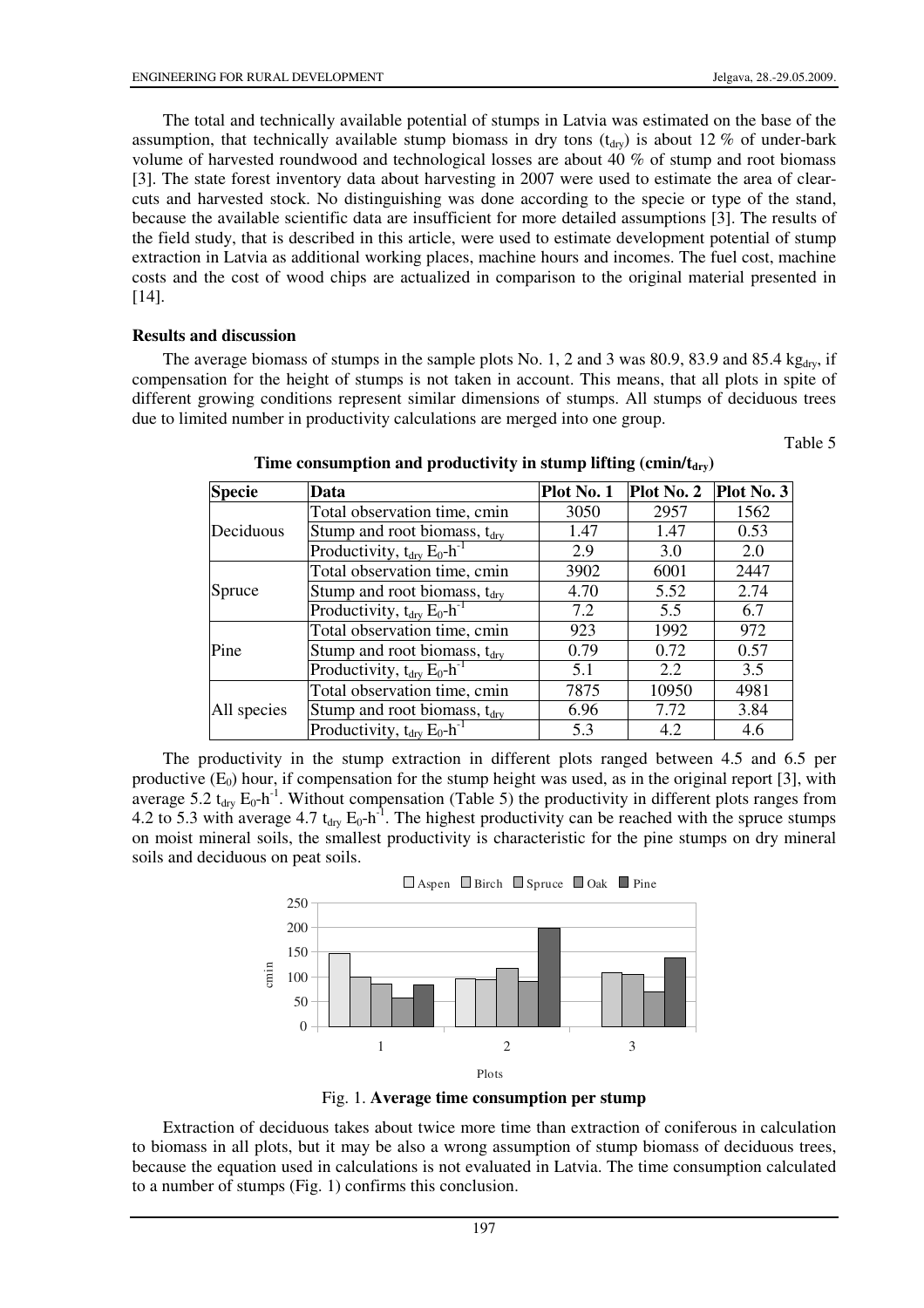The total volume of roundwood assortments produced in this stand were  $1131 \text{ m}^3$  under bark or  $269 \text{ m}^3$  ha<sup>-1</sup>. An alternative way of calculating the output of stump volume is from the amount of roundwood, by mass or by volume, according to simple rules of thumb. The actual volume of stump biomass after comminuting was 698 LVm<sup>3</sup> or 166 LVm<sup>3</sup> ha<sup>-1</sup> (Table 6). The estimated stump mass from functions was 38  $t_{\text{dry}}$  ha<sup>-1</sup>, whereas the actual measured mass was 32  $t_{\text{dry}}$  ha<sup>-1</sup>. This result means, that the equations and methodology of calculation of biomass published in [3] can be utilized in estimation of stump biomass in spruce dominant coniferous stands.

Table 6

| Volume of stumps calculated according to volume of roundwood | m <sup>3</sup>                 | 226  |
|--------------------------------------------------------------|--------------------------------|------|
| Theoretical output of stumps                                 | $LVm^3$                        | 678  |
| Calculated volume of stump storage                           | $LVm^3$                        | 1194 |
| Volume of transported stumps                                 | $LVm^3$                        | 1505 |
| Calculated comminuted volume                                 | $LVm^3$                        | 631  |
|                                                              | $LVm^3$                        | 698  |
| Actual volume and calculated mass of chips in a lorry        | $LVm3ha-1$                     | 166  |
|                                                              | $t_{\rm dry}$ ha <sup>-1</sup> | 32   |

#### **Some calculations of the volume of stumps**

 $120\%$  by volume or 12 % by mass.

To test for differences of time consumption with increasing size of the individual stump, the total time was plotted against the stump dry-weight (Fig. 2 to 4). The charts show, that no significant correlation between stump dimensions and the time consumption exists. At the same time, when the plot No. 1 was evaluated separately (Fig. 5) significant linear correlation ( $R^2 = 0.62$ ) was found between the stump size and extraction time for pine.



Fig. 2. **Time consumption over stump dry-weight for pine stumps, all plots**



Fig. 3. **Time consumption over stump dry-weight for spruce stumps, all plots**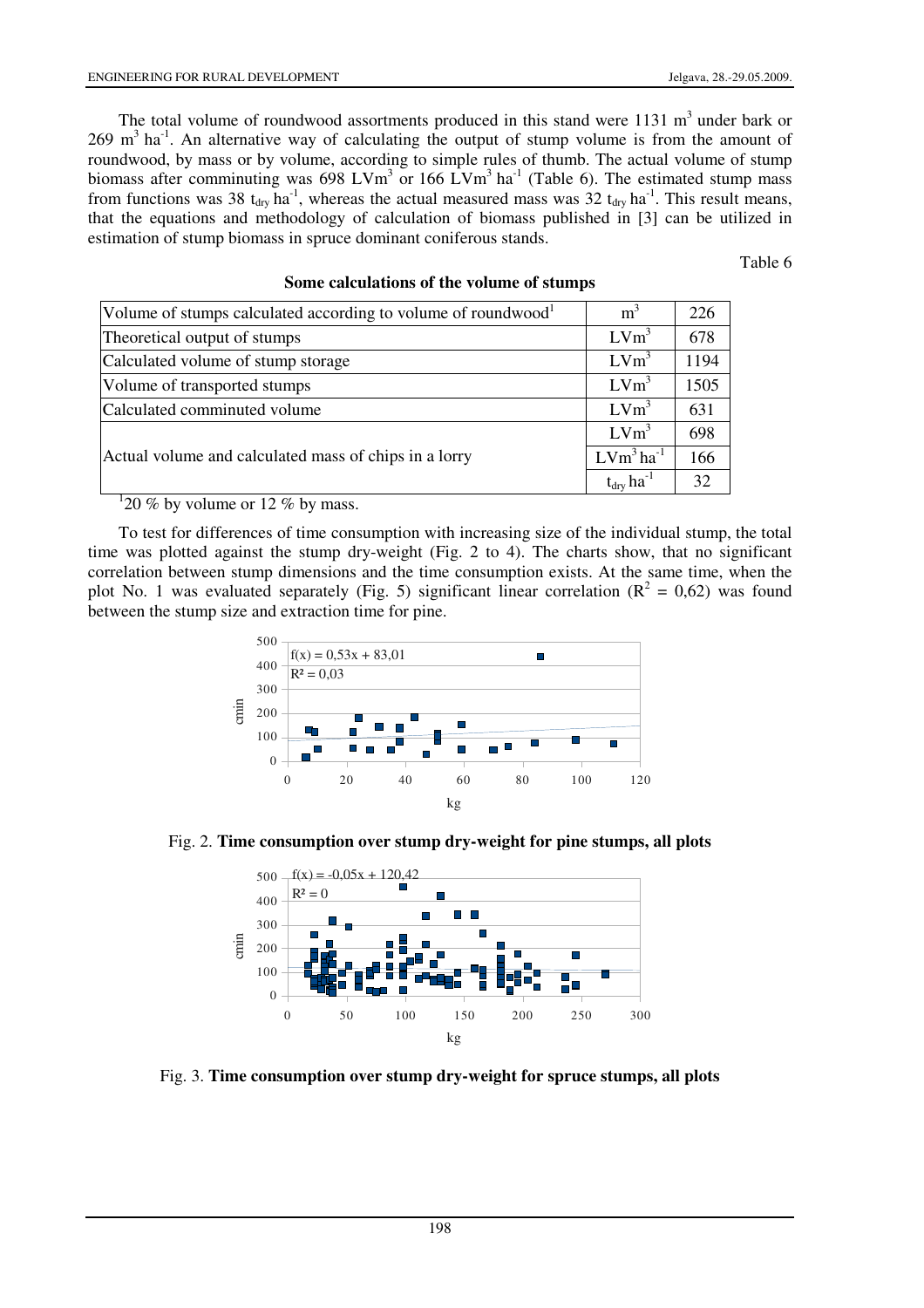

Fig. 4. **Time consumption over stump dry-weight for birch stumps, all plots** 



Fig. 5. **Time consumption over stump dry-weight for pine stumps, plot No 1** 

The time consumption for the 6 forwarded loads resulted in productivity figures of  $5.6...7.7$  t<sub>dry</sub>  $E_0-h^{-1}$  depending on the estimation of amount of impurities in the material. In Table 6 70 % wood material has been assumed of the total weight, mainly based on old Swedish studies [10]. To get dry mass, another 50 % has been drawn off (moisture of wood chips of stumps according to the results of the study was 50 %).

Table 7

| Operation                            | Forwarding |
|--------------------------------------|------------|
| Crane out                            | 91.8       |
| Gripping                             | 112.5      |
| Crane in                             | 109.8      |
| Drop                                 | 75.2       |
| Arrange (on load)                    | 7.7        |
| Move to next stop                    | 36.7       |
| Reload                               | 15.6       |
| Other work time                      | 3.5        |
| Driving empty                        | 71.5       |
| Driving loaded                       | 82.6       |
| Unloading                            | 294.3      |
| Total forwarded, t <sub>dry</sub>    | 16.0       |
| Total cmin $t_{\text{dry}}$          | 901.1      |
| $T_{\text{dry}}E_0$ -h <sup>-1</sup> | 6.7        |

Time consumption and productivity of forwarding in cmin  $t_{\text{dry}}^{-1}$ , 6 loads

Productivity of the stump road transport in the study was 3.5  $t_{\text{dry}} E_0$ -h<sup>-1</sup> with one way distance to the terminal 7 km. Productivity of the comminution was 10  $t_{\text{dry}}$   $E_0$ -h<sup>-1</sup>. Productivity of road transport of chips was 4.2  $t_{\text{dry}} E_0$ -h<sup>-1</sup>.

The total cost of extraction, processing and supply of stump biofuel to 50 km distance in calculation to the current fuel price is 4.89 LVL LVm<sup>-3</sup> (Table 8). With harvestable biomass of 32 t<sub>dry</sub> this cost corresponds to 783 LVL ha<sup>-1</sup>. According to the time studies soil scarification took 13 % of the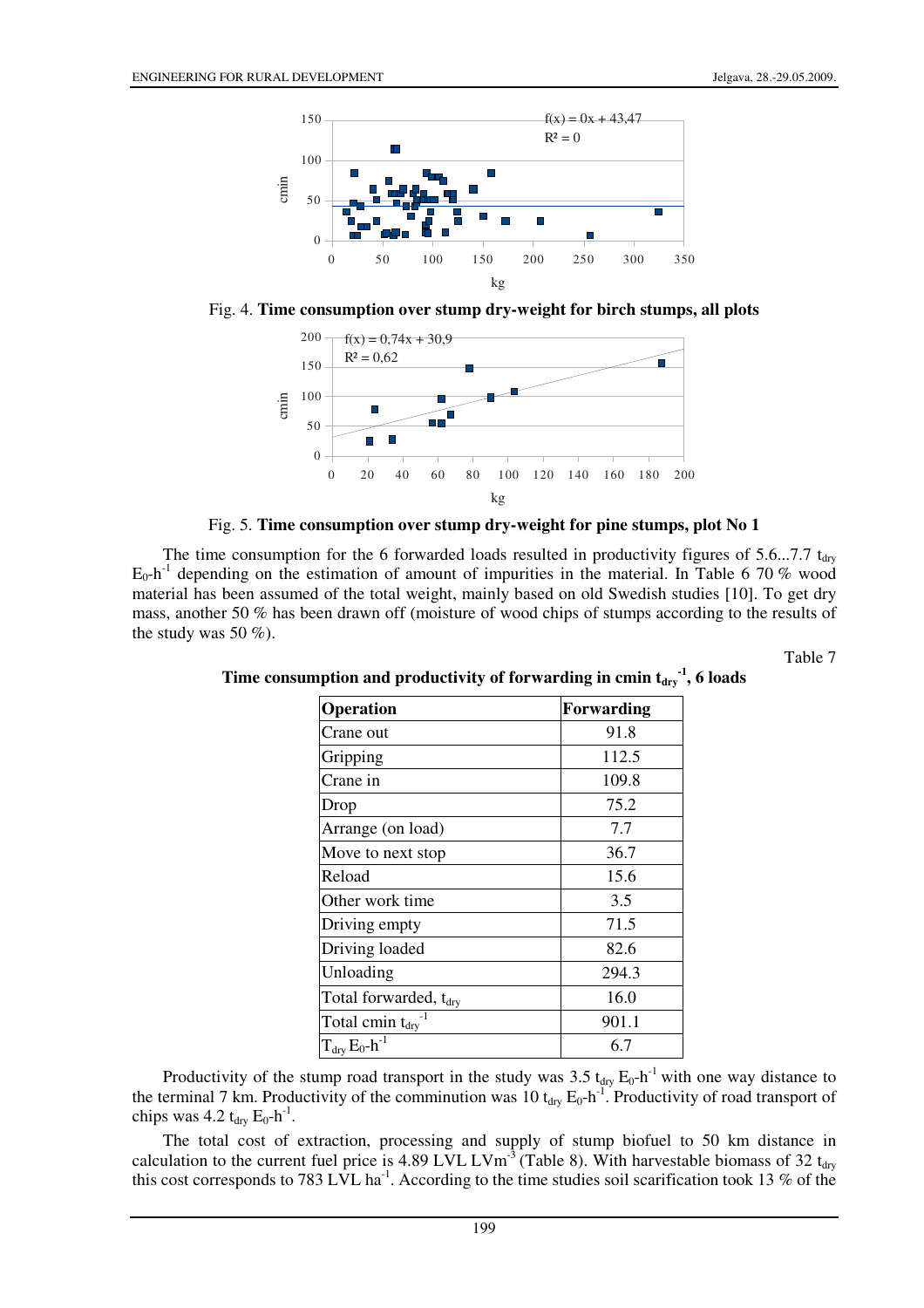working time of the excavator, which means that soil preparation costs 102 LVL ha<sup>-1</sup>. This is comparable with the soil preparation cost, using ordinary forwarder mounted trenchers (90...120 LVL  $ha^{-1}$ ) [15].

Table 8

|                           |        |        | <b>Excavator Forwarder Stump truck Chipper</b> |        | Loader | Chip truck | <b>Total</b> |
|---------------------------|--------|--------|------------------------------------------------|--------|--------|------------|--------------|
| Investments, LVL per year |        |        |                                                |        |        |            |              |
| Investment                | 29914  | 5983   | 14583                                          | 49582  | 4223   | 14583      | 118868       |
| Staff                     | 25329  | 25329  | 25329                                          | 25329  | 25329  | 25329      | 151976       |
| Operating                 | 51839  | 44202  | 32856                                          | 201299 | 47785  | 32856      | 410837       |
| Total, Ls/year            | 107082 | 75514  | 72768                                          | 276211 | 77337  | 72768      | 681681       |
| Productivity              |        |        |                                                |        |        |            |              |
| $LVm^3 E_{15}h^{-1}$      | 26.00  | 25.59  | 18.84                                          | 60.00  | 250.00 | 20.79      |              |
| $LVm3$ per year           | 389376 | 528307 | 64552                                          | 194832 | 912600 | 71259      |              |
| Prime costs               |        |        |                                                |        |        |            |              |
| $LVL LVm-3$               | 1.43   | 0.75   | 1.17                                           | 1.46   | 0.09   | 1.06       | 4.89         |

## **Prime cost calculation of stump extraction**

Carbon emissions calculated on the base of fuel consumption during harvesting, processing and supply of stump biofuel were 3.34 kg  $LVm^3$  or 535 kg ha<sup>-1</sup> with growing stock 160  $\overline{LVm}^3$  ha-1 (Table 9). Amount of carbon in biofuel under the same conditions is 86 kg  $LVm^{-3}$  or 13.8 th.kg ha<sup>-1</sup>.

Table 9

**Prime cost calculation of stump extraction** 

|                      |      |      | <b>Excavator Forwarder Stump truck Chipper Loader Chip truck Totals</b> |      |      |          |      |
|----------------------|------|------|-------------------------------------------------------------------------|------|------|----------|------|
| Carbon emissions     |      |      |                                                                         |      |      |          |      |
| $\text{kg LVm}^{-3}$ | 0.45 | 0.25 | 0.67                                                                    | 1.34 | 0.04 | 0.61     | 3.34 |
| kg ha <sup>-1</sup>  |      | 39   | 107                                                                     | 214  |      | $\Omega$ |      |

Evaluation of stump resources in Latvian forests shows, that the total technically available amount of the stump biofuel, excluding technological losses, is 737 th.t<sub>dry</sub> (26.4 t<sub>dry</sub> ha<sup>-1</sup>) or 3904 mill.MWh of net energy yearly according to harvesting stock in 2007 and under assumption, that the harvestable amount of stumps in dry tons is 12 % of harvested roundwood under-bark volume. The total resources of stumps according to the previously mentioned assumptions is  $1350$  th.t<sub>dry</sub>. If forest stands on poor sandy soils are excluded from the calculation, available resources reduce to about 1228 th.t<sub>dry</sub> yearly. At the maximum technically reasonable stump biofuel production level  $(737 \text{ th.t.}_{\text{dry}})$  the yearly turnover of forest industry would increase by about 31 mill.LVL, excluding administrative costs, taxes and profit from selling biofuel. The production of the stump biofuel would also provide up to 850 working places for machine operators. Taking in account that in 'real world' conditions the machines will not be loaded fully as in field studies, the actual numbers will be higher.

# **Conclusions**

- 1. The average biomass of stumps including compensation for the height of stump in the field trials was 80.9...85.4 kg<sub>dry</sub>. The average harvestable biomass of stumps in the trial plots in calculation to dry tons was 12 % of the roundwood under-bark volume.
- 2. The productivity in the stump extraction in different plots ranged between 4.5 and 6.5 per productive (E<sub>0</sub>) hour with average 5.2 t<sub>dry</sub>  $E_0$ -h<sup>-1</sup>, if compensation according to the stump height is used in calculation. The highest productivity can be reached with spruce stumps on moist mineral soils, the smallest productivity is characteristic for pine stumps on dry mineral soils.
- 3. No significant difference in productivity of extraction depending on the weight of the stump or specie of trees was found in the study, except for pine on dry mineral soil, where the time consumption to extract larger stumps was significantly higher.
- 4. The productivity of forwarding was  $5.6...7.7 t_{\text{dry}} E_0-h^{-1}$  depending on the estimation of the amount of impurities in the material. Significantly higher productivity can by reached by more efficient utilization of the forwarder loading capacity.